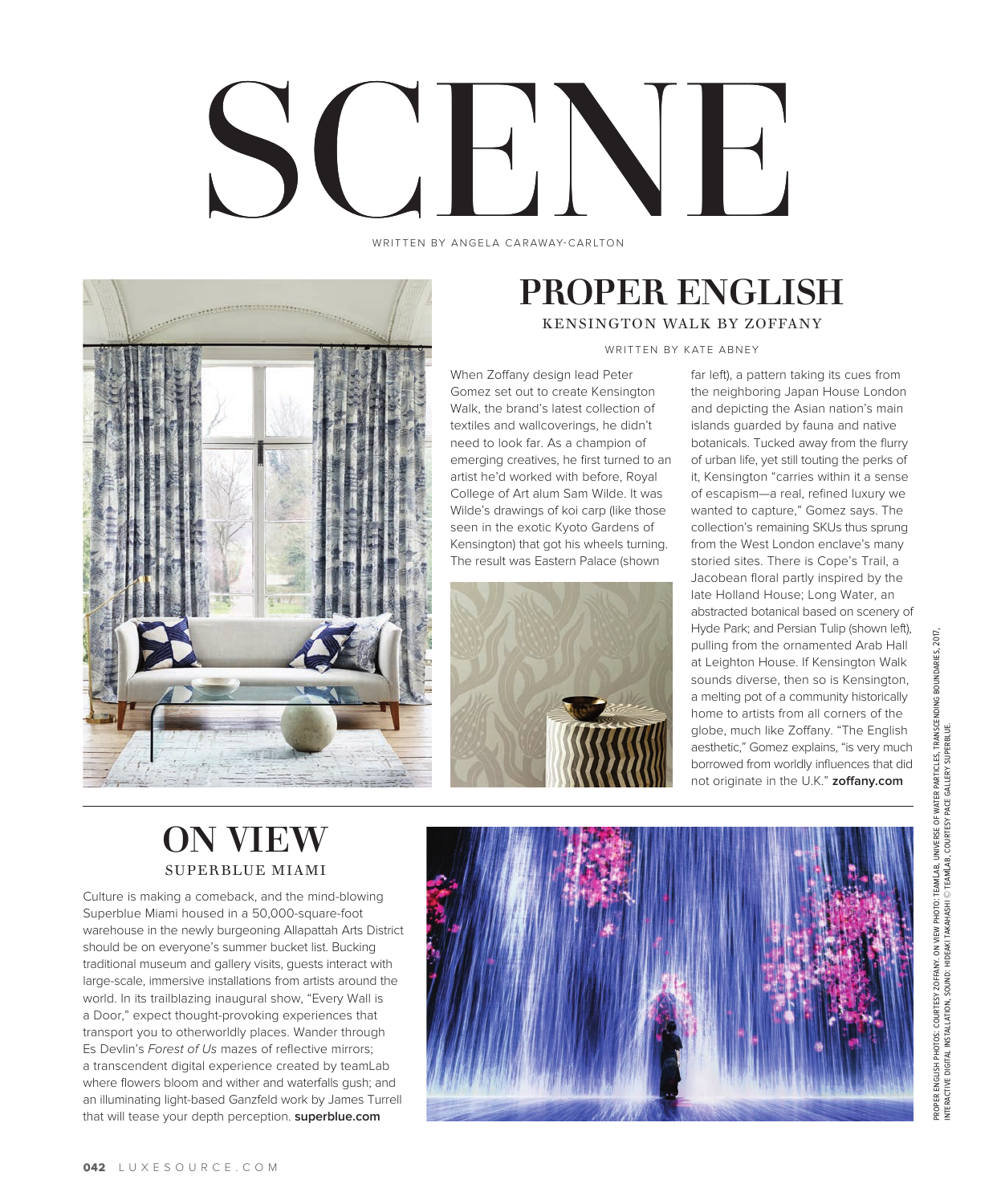S,



## THE INSIDERS B+G DESIGN



In addition to new office digs in the Miami Design District's Quadro Building and an IGTV series, Brett Sugerman and Giselle Loor Sugerman—the dynamic duo behind Miami firm B+G Design—have launched their first furniture line. In partnership with Grafton Furniture, the collection centers on clean lines, sculptural forms and rich materials. *Luxe* caught up with Giselle to get the scoop. **bandgdesign.com**

**How do you coexist as life and work partners?** As work partners we have identified what we specialize in and trust each other's skill sets. From a personal perspective, we have our

own interests. Brett is into music and uses that as his creative outlet. I'm into everything related to the marketing and PR in our field, which excites me.

#### **What's moving your design direction right now?** There is amazing international fashion content online, especially on social media. The innovation and creativity in materials allows me to bring some of those elements into our work in a sophisticated and timeless manner.

#### **Tell us about your new IGTV**

**series.** *B+G Unfiltered* takes viewers behind the scenes during the design process where Brett and I share a first look at our home renovation at Ten Museum Park and B+G's high-end interior projects. *Unfiltered* lets us share what we love from our personal hobbies to living a healthy lifestyle and allows viewers to take away something new—from tackling a lack of storage space to designing a kitchen. Not everything is glamorous, but that's what *Unfiltered* is about, the design process, the real challenges and the personal moments.

## A LA CARTE CARBONE MIAMI

One of the most coveted reservations in the 305 is at newcomer Carbone Miami, an outpost of the renowned New York-style Italian eatery with hot spots in New York, Las Vegas and Hong Kong and known for its lauded spicy rigatoni in a dreamy vodka sauce and top-notch service. For its South Florida outpost in the South of Fifth neighborhood, interior designer Ken Fulk mixed dazzling interior details like Murano sconces and crystal chandeliers, velvety jewel-toned nooks meant for predinner cocktails, leather-upholstered banquettes, damaskadorned walls and Fulk's own hand-drawn wallpaper. "Each Carbone is deeply influenced by its locale," notes Fulk, who custom-designed the furnishings. "In Miami, an opulent city surrounded by water, it is part Venetian palazzo and part grand old Havana." **carbonemiami.com**